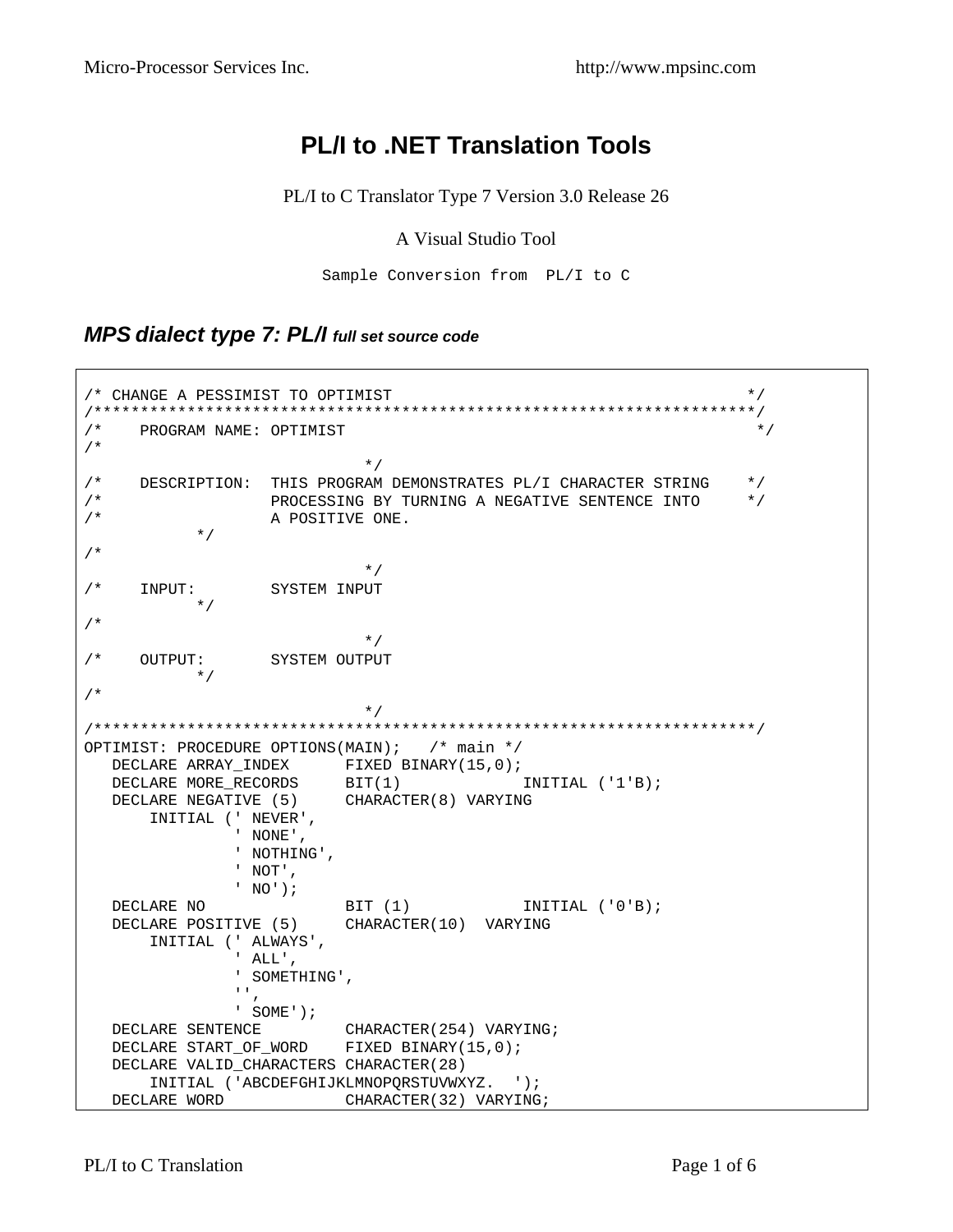Micro-Processor Services Inc. http://www.mpsinc.com

```
DECLARE INDEX BUILTIN;
DECLARE LENGTH BUILTIN;
DECLARE SUBSTR BUILTIN;
DECLARE VERIFY BUILTIN;
/***********************************************************************/ 
/* 
\star//* PROGRAM NUCLEUS 
              */
/* 
\star//***********************************************************************/ 
   ON ENDFILE (SYSIN) 
      MORE_RECORDS = NO; 
  SENTENCE = ' ';
  DO WHILE (MORE RECORDS);
     DO WHILE(SUBSTR(SENTENCE, LENGTH(SENTENCE))^='.');
         GET LIST(WORD); 
         SENTENCE = SENTENCE || ' ' || WORD; 
      END; 
      PUT SKIP(2) LIST ('WHAT''S UP? ' || SENTENCE); 
      IF VERIFY(SENTENCE, VALID_CHARACTERS) > 0 
         THEN PUT SKIP LIST('ACTUALLY, THAT''S AN INTERESTING IDEA.'); 
      ARRAY_INDEX = 1; 
      DO WHILE (ARRAY_INDEX <= 5); 
        START_OF_WORD = INDEX(SENTENCE,NEGATIVE(ARRAY_INDEX));
        IF START OF WORD ^{\wedge} = 0
            THEN SENTENCE = SUBSTR(SENTENCE,1,START_OF_WORD - 1) 
                           || POSITIVE(ARRAY_INDEX) 
                           || SUBSTR(SENTENCE,START_OF_WORD + 
                          LENGTH(NEGATIVE(ARRAY_INDEX)));
         ARRAY_INDEX = ARRAY_INDEX + 1; 
      END; 
     PUT SKIP LIST ('ACTUALLY, ' || SENTENCE);
      GET LIST (WORD); 
     SENTENCE = ' || WORD;
   END; 
END OPTIMST;
```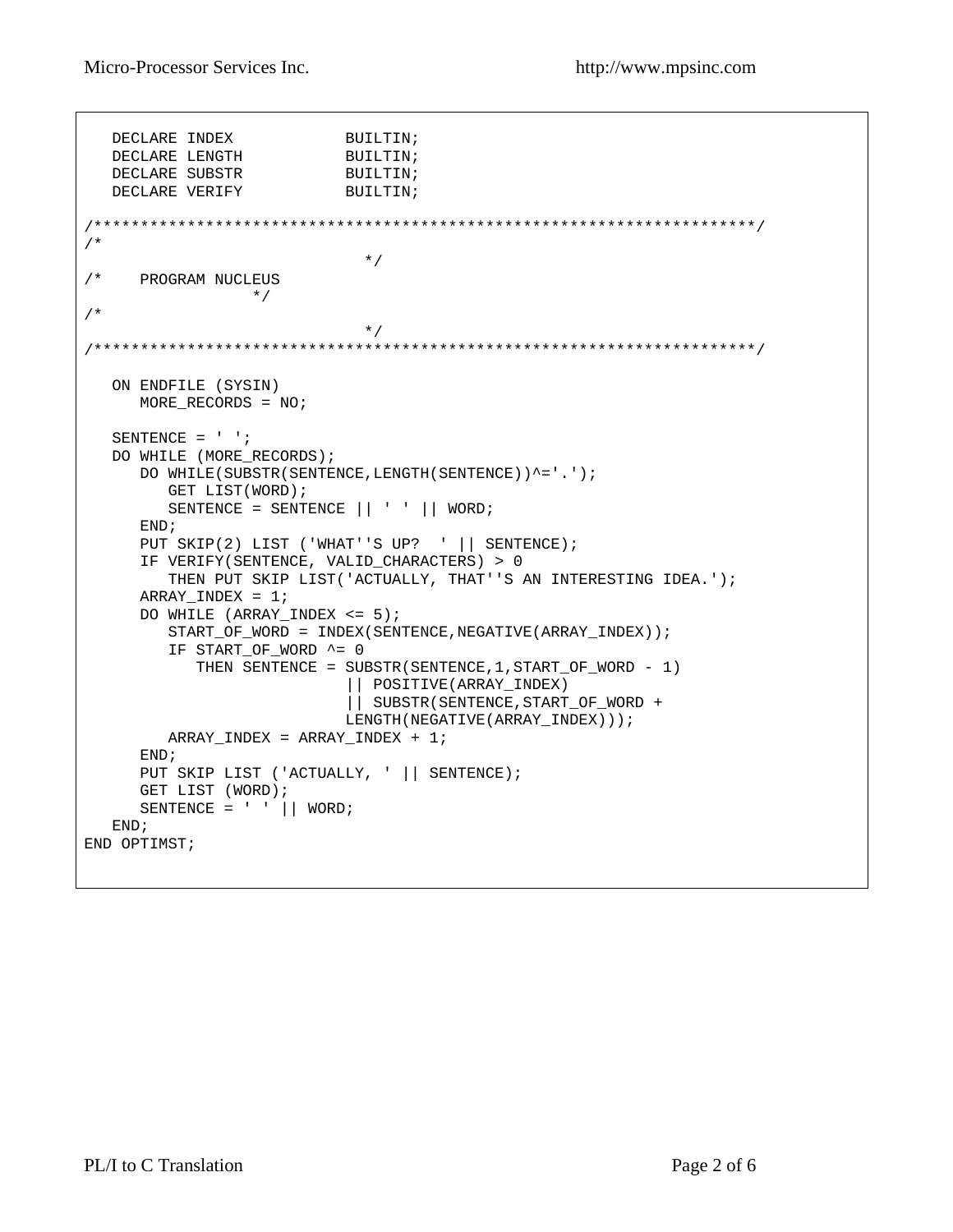## *PL/I to C Translator Listing File*

```
PL1C-7 PL/I TO C TRANSLATOR Version 3.0R26. 
(c) 1990 - 2008 Micro-Processor Services Inc. 
0 1 1 \prime /* CHANGE A PESSIMIST TO OPTIMIST
*/ 
0 0 1 /***********************************************************************/ 
0 0 2 /* PROGRAM NAME: OPTIMIST \binom{1}{k}0 \t 0 \t 3 \t /\t *\star/0 0 4 /* DESCRIPTION: THIS PROGRAM DEMONSTRATES PL/I CHARACTER STRING */ 
0 0 5 /* PROCESSING BY TURNING A NEGATIVE SENTENCE INTO */ 
0 0 6 /* A POSITIVE ONE.
             */
0 \t 0 \t 7 \t\star/0 0 8 /* INPUT: SYSTEM INPUT
         */ 
0 \t 0 \t 9 \t 1\star/0 0 10 /* OUTPUT: SYSTEM OUTPUT
             */
0 \t 0 \t 11 /*
\star/0 0 12 /***********************************************************************/ 
0 0 13 OPTIMIST: PROCEDURE OPTIONS(MAIN); /* main */ 
0 1 14 DECLARE ARRAY_INDEX FIXED BINARY(15,0);
0 1 15 DECLARE MORE_RECORDS BIT(1) INITIAL ('1'B);
0 1 16 DECLARE NEGATIVE (5) CHARACTER(8) VARYING
0 1 17 INITIAL (' NEVER, 
0 1 18 ' NONE,
0 1 19 ' NOTHING,
0 1 20 ' NOT,
0 1 21 ' NO);
0 1 22 DECLARE NO BIT (1) INITIAL ('0'B);
0 1 23 DECLARE POSITIVE (5) CHARACTER(10) VARYING 
0 1 24 INITIAL (' ALWAYS, 
0 1 25 ' ALL, 
0 1 26 ' SOMETHING,
0 1 27
0 1 28 ' SOME);
0 1 29 DECLARE SENTENCE CHARACTER(254) VARYING;
0 1 30 DECLARE START_OF_WORD FIXED BINARY(15,0);
0 1 31 DECLARE VALID_CHARACTERS CHARACTER(28) 
0 1 32 INITIAL ('ABCDEFGHIJKLMNOPQRSTUVWXYZ. ); 
0 1 33 DECLARE WORD CHARACTER(32) VARYING;
0 1 34 
0 1 35 DECLARE INDEX BUILTIN;
0 1 36 DECLARE LENGTH BUILTIN;
0 1 37 DECLARE SUBSTR BUILTIN;
0 1 38 DECLARE VERIFY BUILTIN;
0 1 39 
0 1 40 /***********************************************************************/ 
0 1 41 /** /
```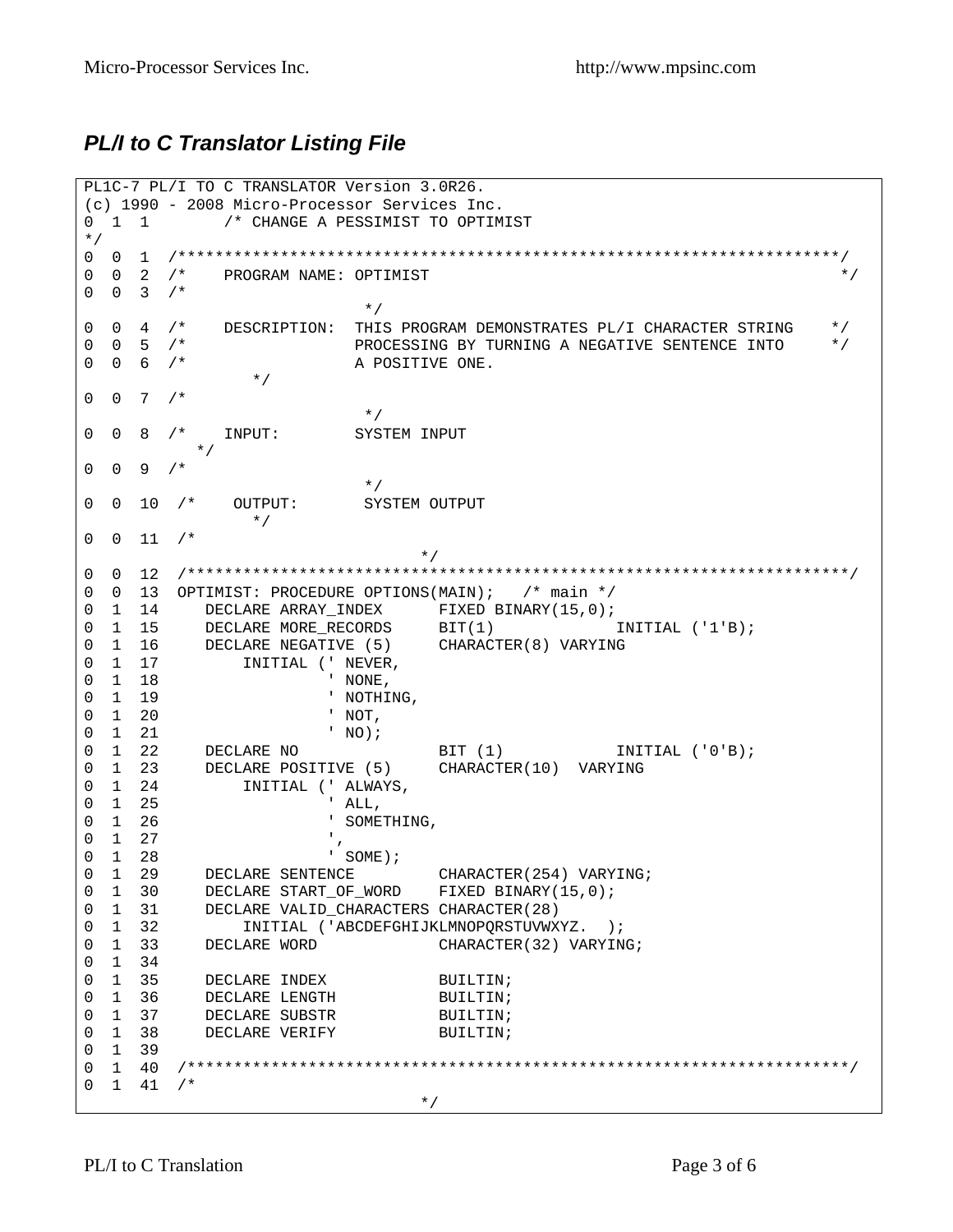```
0 1 42 /* PROGRAM NUCLEUS
 */
0 \quad 1 \quad 43 \quad /*\star/0 1 44 /***********************************************************************/ 
0 1 45<br>0 1 46
0 1 46 ON ENDFILE (SYSIN)<br>0 1 47 MORE_RECORDS = 1
              MORE\_RECORDS = NO;0 1 48 
0 1 49 SENTENCE = ' ;
0 1 50 DO WHILE (MORE_RECORDS);
0 2 51 DO WHILE(SUBSTR(SENTENCE, LENGTH(SENTENCE))^='.);
0 3 52 GET LIST(WORD);<br>0 3 53 SENTENCE = SENT
                     SENTENCE = SENTENCE || ' || WORK0 3 54 END;
PL1C-7 PL/I TO C TRANSLATOR Version 3.0R26. 
(c) 1990 - 2008 Micro-Processor Services Inc. 
0 2 55 PUT SKIP(2) LIST ('WHAT''S UP? || SENTENCE); 
0 2 56 IF VERIFY(SENTENCE, VALID CHARACTERS) > 0
0 2 57 THEN PUT SKIP LIST('ACTUALLY, THAT''S AN INTERESTING IDEA.); 
0 \quad 2 \quad 58 ARRAY_INDEX = 1;<br>0 \quad 2 \quad 59 DO WHILE (ARRAY
0 2 59 DO WHILE (ARRAY_INDEX <= 5);<br>0 3 60 START OF WORD = INDEX(SEN)
0 3 60 START_OF_WORD = INDEX(SENTENCE, NEGATIVE(ARRAY_INDEX));<br>0 3 61              IF START_OF_WORD ^= 0
                    IF START OF WORD ^{\wedge} = 0
0 3 62 THEN SENTENCE = SUBSTR(SENTENCE, 1, START_OF_WORD - 1)<br>0 3 63 |\cdot| POSITIVE(ARRAY_INDEX)
                                            || POSITIVE(ARRAY_INDEX)
0 3 64 \vert SUBSTR(SENTENCE, START_OF_WORD + \rbrack SUBSTR(SENTENCE, START_OF_WORD +
0 3 65 <br>0 3 66 <br>20 ARRAY INDEX = ARRAY INDEX + 1;
                 \begin{aligned} \text{ARRAY\_INDEX} \; = \; \text{ARRAY\_INDEX} \; + \; 1 \, ; \\ \text{END} \, ; \end{aligned}\begin{array}{ccc} 0 & 3 & 67 \\ 0 & 2 & 68 \end{array}0 2 68 PUT SKIP LIST ('ACTUALLY, || SENTENCE);<br>0 2 69 GET LIST (WORD);
0 2 69 GET LIST (WORD);
0 \quad 2 \quad 70 \quad SENTENCE = ' || WORD;
0 2 70 SI<br>0 2 71 END;
0 1 72 END OPTIMST; 
0 0 73 
THERE WERE 0 ERRORS FOUND
```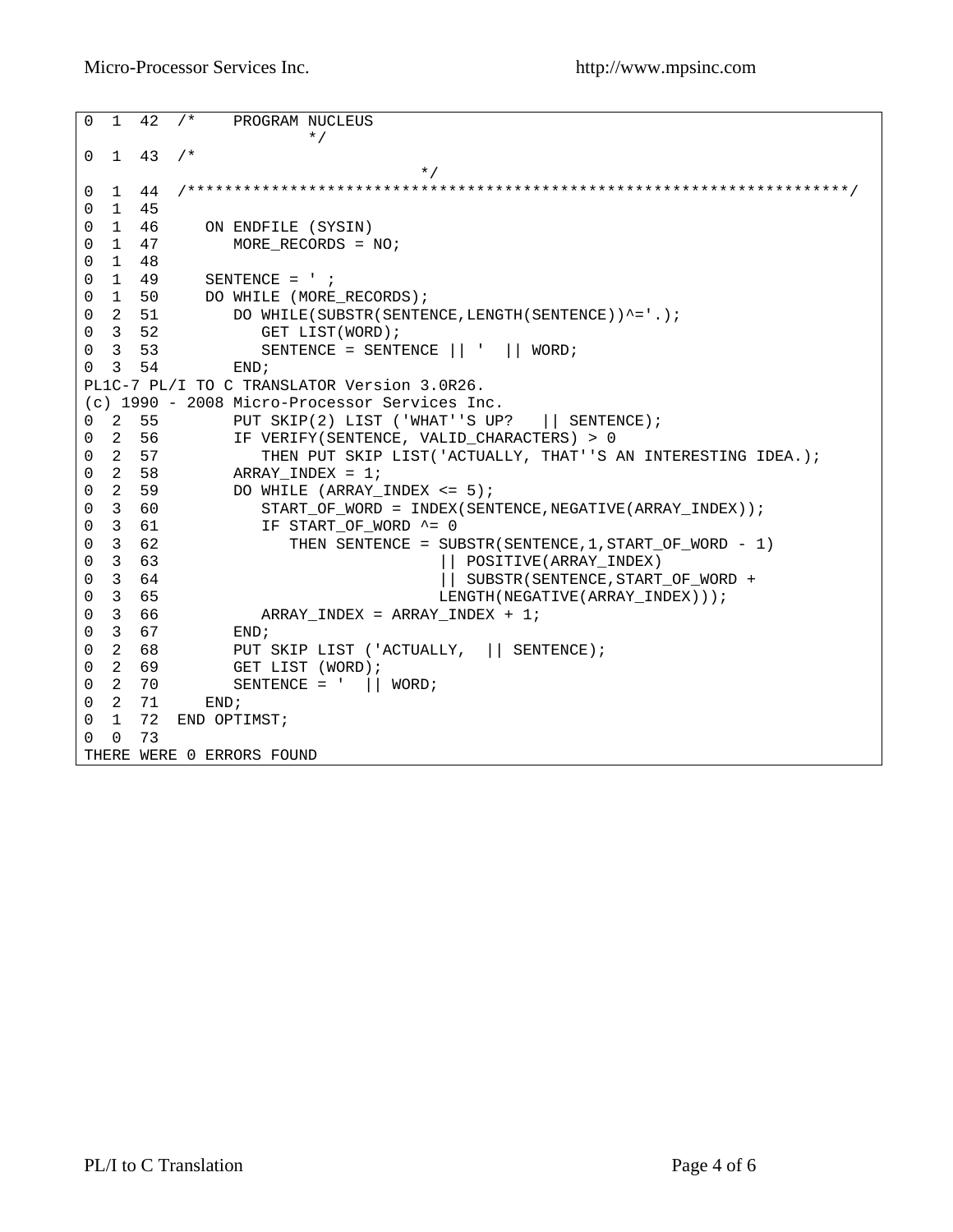### PL/I to C Translator, C source code output

```
/* Module Name: C:\MPS\PL1C\TestData\test.pl1 */
/*Translated by PL1C-7 PL/I to C Translator Ver 3.0R26.*/
/*(c) 1990-2008 Micro Processor Services Date:05/17/08 Time:21:28:49 */
/*
     Translator Option List (1=ON, 0=OFF) :
ansii style declaration- 0 include format - 0 temp_drv_valid - 0
include select -0 index increment - 0 move nested function - 1
complete struct member - 0 comment trans stop- 0 error by pass - 0
indent # of spaces -4 include file name -1 include file ext<br>character set 48 - 0 pound character(#) - 2<br>output select -0 when numeric -1 not used
                                                                - 'HH'
                                                                 -101\star /
#include <stdio.h>
/* CHANGE A PESSIMIST TO OPTIMIST
                                                                \star /
/*
                                                                 \star /
    PROGRAM NAME: OPTIMIST
/*
                          \star /
/* DESCRIPTION: THIS PROGRAM DEMONSTRATES PL/I CHARACTER STRING
                                                                * /
/*
      PROCESSING BY TURNING A NEGATIVE SENTENCE INTO
                                                               \star /
/*
                 A POSITIVE ONE.
          \star /
/*
                           * /
              SYSTEM INPUT
/*
    INPUT:
     \star /
/*
                           \star /
/*
    OUTPUT: SYSTEM OUTPUT
       \star /
/*
                           \star /
int \text{main}()\{/* main */short array_index;
   BIT more_records = \{ 0x1};
  char negative [5] [8 + 1] = \{ "NEVER", "NONE", "NOTHING", "NOT", "NO" };
  BIT no = \begin{cases} 0x0\\ \end{cases};<br>
char positive[5][10 + 1] = { " ALWAYS", " ALL", " SOMETHING", "", " SOME"};<br>
char sentence[254 + 1];<br>
short start_of_word;
   char valid_characters[28 + 1] = { "ABCDEFGHIJKLMNOPQRSTUVWXYZ. "};<br>char word[32 +
/ *
                           \star /
   PROGRAM NUCLEUS
/*
               \star /
/*
                           \star /
```